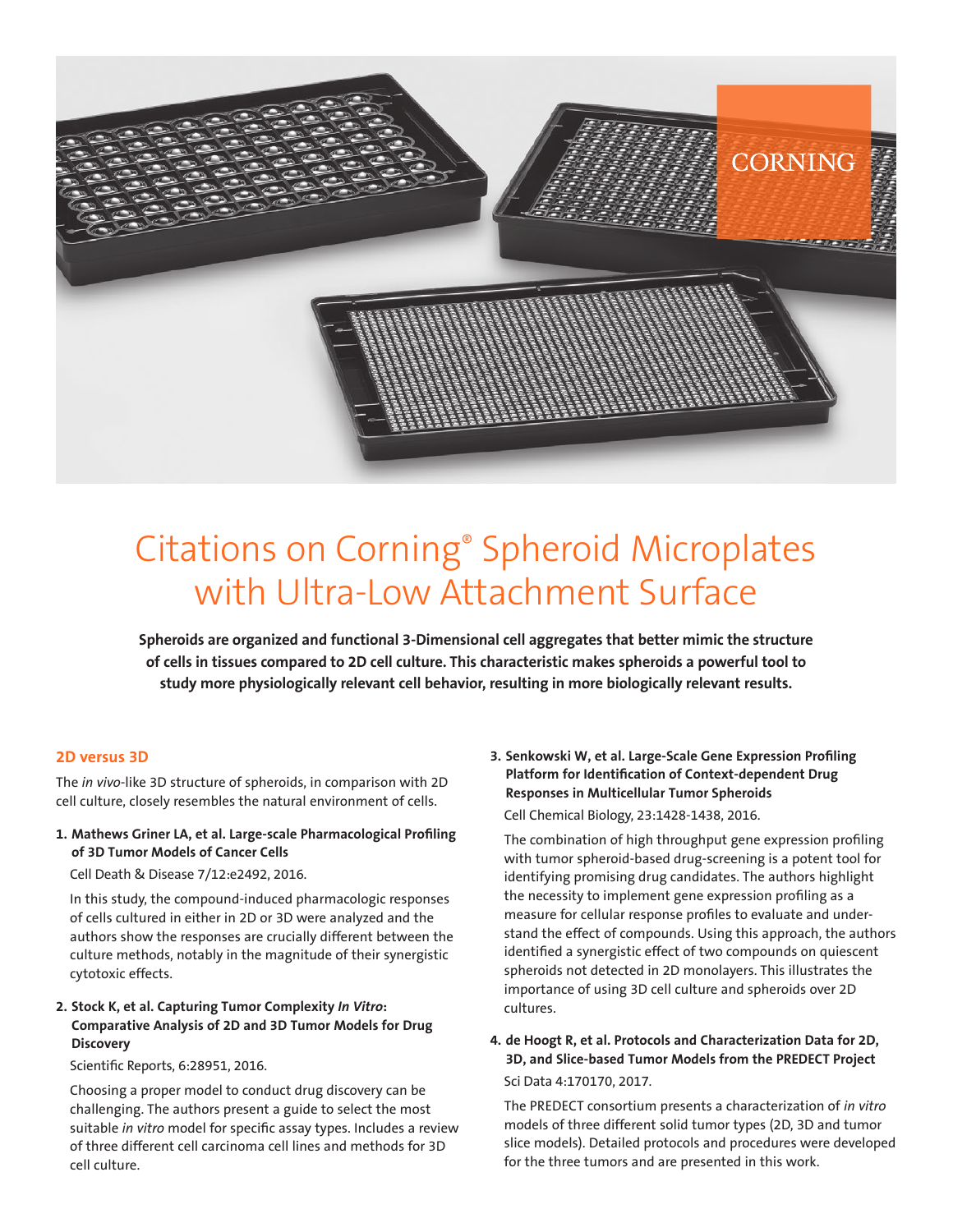# **Drug Discovery**

Spheroids enable to determine the efficacy and toxicity of a drug on human cells in a more *in vivo*-like context compared to traditional 2D cell cultures. This alignment of cellular models with pre-clinical animal models and patient tumors can accelerate the screening and evaluation of new drug candidate.

#### **1. Baek N, et al. Monitoring the Effects of Doxorubicin on 3D-Spheroid Tumour Cells in Real-Time**

Onco Targets Ther. 9:7207-7218, 2016.

In this work, 12 tumor cells lines were tested in a 3D-spheroid real-time culture assay model for the effects of doxorubicin, a known cytostatic drug. It was demonstrated that the degree of sensitivity against this drug in traditional 2D cultures was not observed in 3D cell cultures:  $IC_{50}$  values usually were higher compared to conventional culture. As drugs often exhibit variation in their effects on patients or animals compared to the 2D tissue culture results, the 3D models may help to better understand sensitivities and tolerances.

#### **2. Fryknas M, et al. Iron Chelators Target Both Proliferating and Quiescent Cancer Cells**

Scientific Reports, 6:38343, 2016.

The most common cancer drugs target the cell-cycle pathway. Quiescent cells, due to their nature, are thus more resistant to cancer drugs. In this study the authors have identified VLX600, an iron chelator, as potential compound for chemotherapy. The efficacy of the compound was evaluated by the survival rate of quiescent cells in a spheroid.

# **3. Sirenko O, et al. Phenotypic Characterization of Toxic Compound Effects on Liver Spheroids Derived from iPSC Using Confocal Imaging and Three-Dimensional Image Analysis**

Assay and Drug Development Technologies, 14:381-394, 2016.

The authors developed a phenotypic assay read out for analyzing 3D model systems formed with human iPSC-derived hepatocytes. The effect of compounds was evaluated with the use of a confocal microscope scoring multi-parametric cellular information. This setup is suitable for high throughput screening to evaluate hepatotoxicity *in vitro*.

#### **4. Martinez NJ, et al. A High-Throughput Screen Identifies 2,9-Diazaspiro[5.5]Undecanes as Inducers of the Endoplasmic Reticulum Stress Response with Cytotoxic Activity in 3D Glioma Cell Models**

PloS One, 11, e0166506, 2016.

Cancer cells were shown to be more susceptible to stress of the endoplasmic reticulum, which results in apoptosis. The efficacy of small molecules to induce stress of the endoplasmic reticulum, which was, amongst others, analyzed by the survival rate of treated cells in spheroids.

#### **5. Hagemann J, et al. Spheroid-based 3D Cell Cultures Enable Personalized Therapy Testing and Drug Discovery in Head and Neck Cancer**

Anticancer Research 37:2201-2210, 2017.

Standardized chemotherapy shows varying response rates with unpredictable efficacy due to tumor heterogeneity and the different, individual mutations. Personalized tumor therapy can increase the efficacy of the treatment by addressing the specific characteristics of the patient's tumors. Therefore, the authors developed a model using spheroids subjected to standardized, high throughput *in vitro* assays in which spheroids were grown and analyzed for therapy susceptibility. The ultimate goal is to grow spheroids from patient cells and analyze the individual therapy susceptibility.

### **Fundamental Research**

The microenvironment in spheroids mimics the *in vivo* physiology. Therefore, spheroids represent a valuable tool for research on the development and homeostasis of organs and tissues and provide crucial insights into the formation and structural composition of tumors.

**1. Sirenko O, et al. High-Content Assays for Characterizing the Viability and Morphology of 3D Cancer Spheroid Cultures** Assay Drug Dev Technol 13/7:402-414, 2015.

Researchers use 96- or 384-well Ultra-Low Attachment surfacecoated spheroid microplates for the generation of 3D spheroids from three different human tumor cell lines. They were able to demonstrate that these spheroids could be analyzed with high content imaging using low and high magnifications. The relevance of the model was confirmed by testing 119 known approved anticancer drugs on one of the cell lines.

**2. Comley J. Spheroids Rapidly Becoming a Preferred 3D Culture Format**

Drug Discovery World Spring 2017, 31-49, 2017.

In this article, several current approaches for 3D spheroid cultures, including Corning spheroid microplates, are reviewed and discussed.

#### **3. Molla A, et al. Unsuccessful Mitosis in Multicellular Tumor Spheroids**

#### Oncotarget 25/8:28769-28784, 2017.

Binucleated cells, originating from unsuccessful mitosis, are frequently observed in human tumors. The authors of this article demonstrate that certain human tumor cells, cultured as spheroids in 3D, also exhibit unsuccessful mitosis. However, these multicellular tumor spheroids remain sensitive to certain mitotic drugs. In conclusion, multicellular tumor spheroids can be used as a relevant model for drug testing.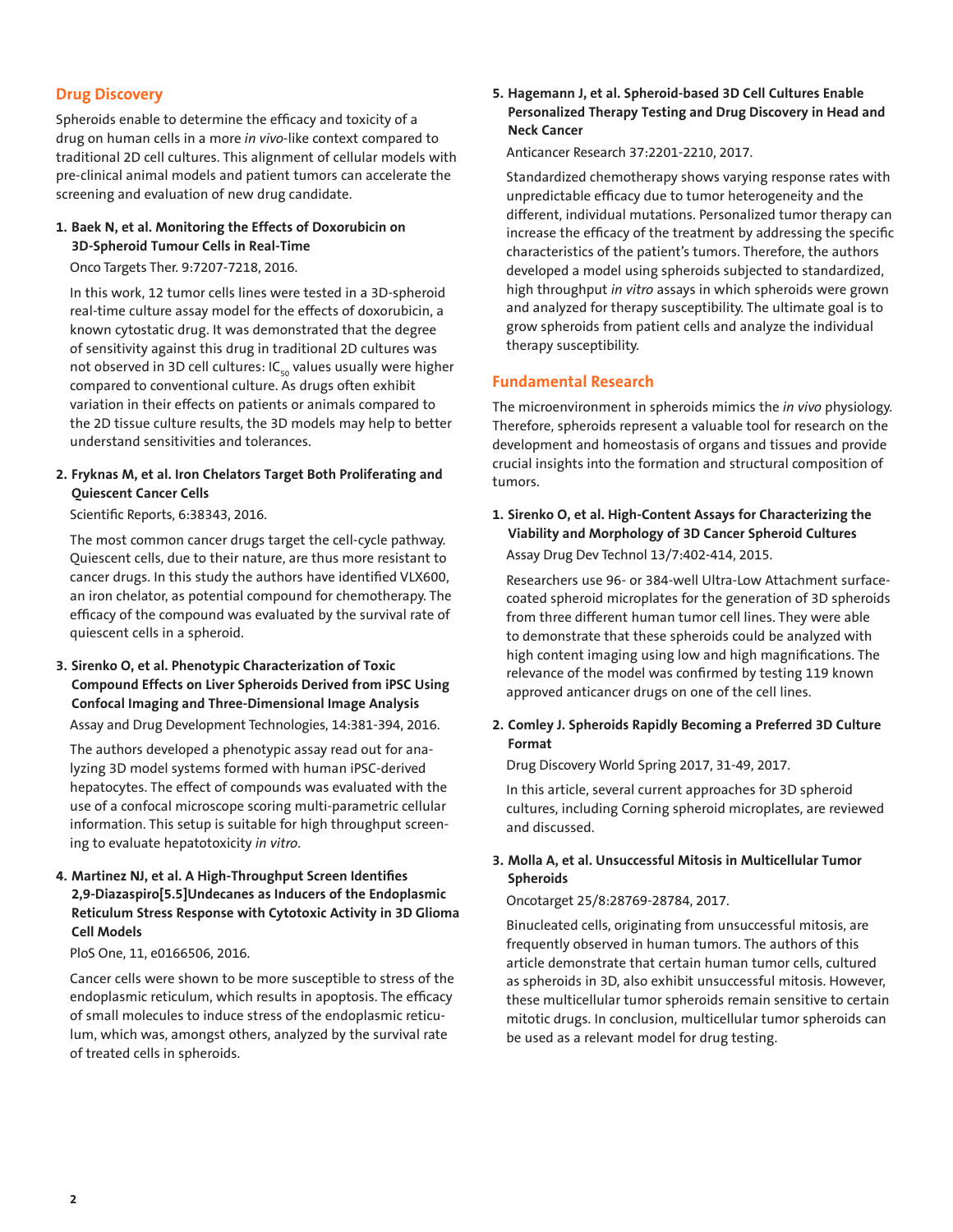**4. Senkowski W. High-throughput Screening Using Multicellular Tumor Spheroids to Reveal and Exploit Tumor-specific Vulnerabilities**

Doctoral Thesis, Uppsala: Acta Universitatis Upsaliensis, p.50, 2017.

Senkowski describes in his online-published Ph.D. thesis the use of multicellular tumor spheroids, containing both proliferating and quiescent cells, for more consistent drug testing and screening when compared to conventional two-dimensional tissue culture models. In particular, this work demonstrates that previously unknown tumor-specific vulnerabilities can be detected using the more *in vivo*-like 3D model.

## **5. Kota S, et al. A Novel Three-Dimensional High-throughput Screening Approach Identifies Inducers of a Mutant KRAS Selective Lethal Phenotype**

Oncogene, 2018.

The authors demonstrate the necessity of evaluating potential drugs in the 3D cell environment. Spheroids were generated of isogenic cell lines in which genes of the RAS proteins were mutated. RAS proteins play an important role in the extracellular-intracellular signaling pathways and are found to be commonly mutated in cancer. Spheroids were subjected to Proscillaridin A, which was identified as selective inhibitor of cells in which the RAS protein KRAS was mutated. The discovery of Proscillaridin A would have been missed out if the efficacy would have been tested in standard 2D culturing methods.

## **6. Madoux F, et al. A 1536-well 3D Viability Assay to Assess the Cytotoxic Effect of Drugs on Spheroids**

SLAS Discovery: Advancing Life Sciences R & D, 22:516-524, 2017.

In this work the authors from the SCRIPPS Institute investigate the cytotoxic effects of about 3,300 drug compounds in a 3D assay using spheroids which were generated in a 1536-well microplate custom designed by Corning. The plate features an Ultra-Low Attachment surface which allowed for the parallel formation, measurement of size as well as viability testing of the spheroids in a robust and reproducible manner.

#### **Featured Corning Products**

- ◗ [384-well black/clear round bottom spheroid microplate with Ultra-Low Attachment surface \(](https://ecatalog.corning.com/life-sciences/b2c/US/en/Microplates/Assay-Microplates/384-Well-Microplates/Corning%C2%AE-384-well-Spheroid-Microplates/p/3830)Corning Cat. Nos. 3830 and 4516)
- ◗ 96-well spheroid microplates with Ultra-Low Attachment surface (Corning Cat. Nos. 4515 and 4520)
- ◗ 1536-well spheroid microplate with Ultra-Low Attachment surface (Corning Cat. No. 4527)

For more specific information on claims, visit the Certificates page at **www.corning.com/lifesciences**.

**Warranty/Disclaimer:** Unless otherwise specified, all products are for research use only. Not intended for use in diagnostic or therapeutic procedures. Not for use in humans. Corning Life Sciences makes no claims regarding the performance of these products for clinical or diagnostic applications.